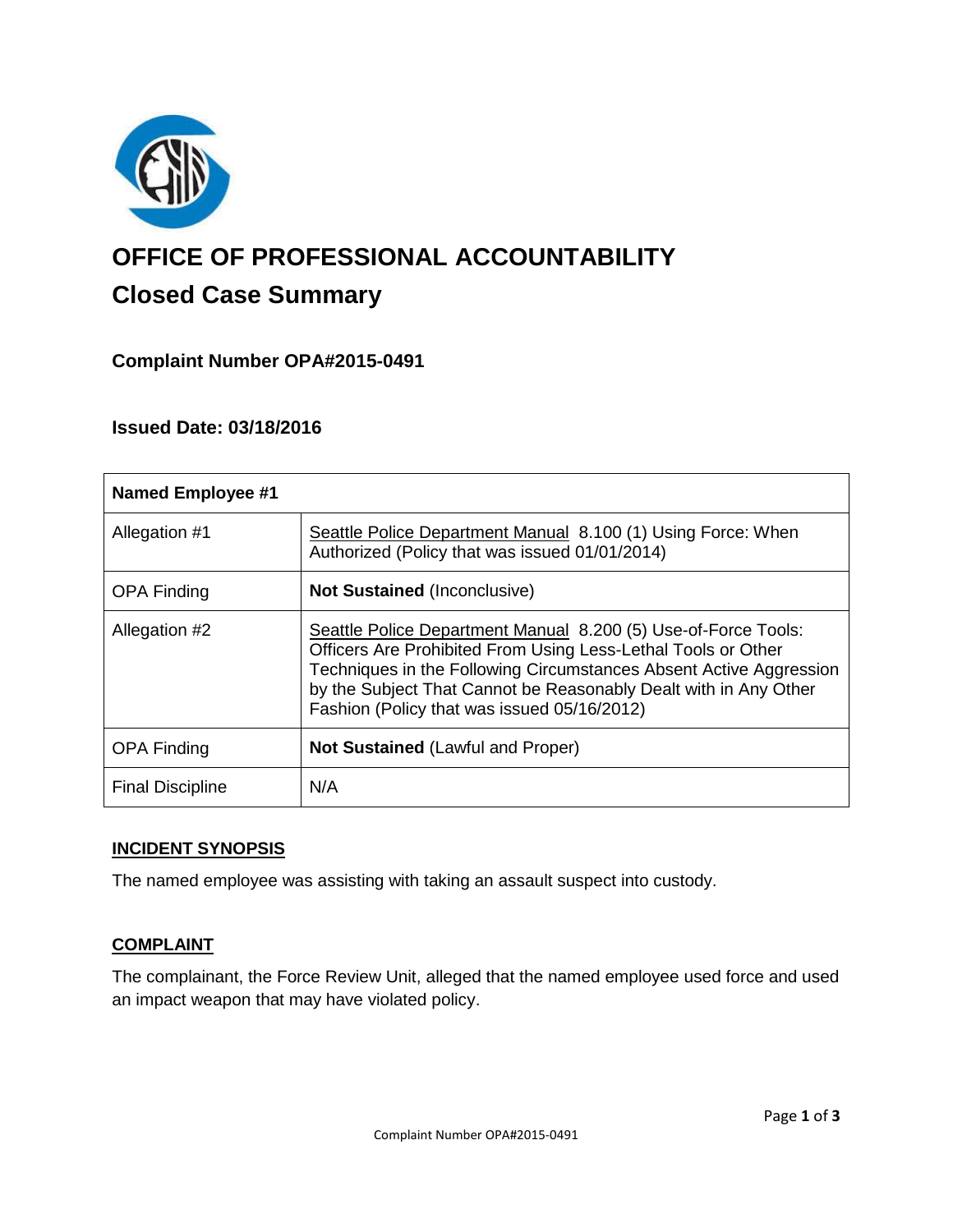## **INVESTIGATION**

The OPA investigation included the following actions:

- 1. Review of the complaint memo
- 2. Review of In-Car Video (ICV)
- 3. Review of other video
- 4. Search for and review of all relevant records and other evidence
- 5. Interview of SPD employees

## **ANALYSIS AND CONCLUSION**

The OPA investigation reviewed the force used by the named employee in this incident. The named employee placed his right foot on top of the subject's head for a brief moment and then removed it. This may have been inadvertent, the result of the named employee being off balance, not an intentional act or use of force. The named employee struck the subject multiple times with an expandable baton. The named employee struck the subject's hand and leg with the baton as the subject's hand was moving towards his pocket. In light of the subject's failure to comply with the officers command for him to get down on the ground combined with the named employee's knowledge that the subject was armed with a knife and had previously displayed it in an aggressive manner, it was determined that these two uses of the expandable baton were consistent with SPD policy. The named employee then struck the subject on the legs with the baton as other officers were attempting to get hold of the subject's arms and pull him to the ground. These uses of the expandable baton against the subject's legs while the subject was still standing were similarly consistent with the policy. The subject's active physical resistance, the fact he was known to be armed with a knife, his recent use of the knife to threaten someone constituted an on-going state of aggression by the subject. In addition, the presence of several members of the public, including a child, made it imperative this subject be brought under control so he could not harm anyone. Finally, the named employee used the expandable baton to deliver, or attempt to deliver, two shallow strikes to the subject's arm or shoulder area after the subject had been taken to the ground, but before his hands had been brought out from under his body and restrained in cuffs. As stated above, the subject's aggression and the threat posed by him continued as he actively and physically resisted the officers and kept his hands under his body in close proximity to his pocket where he had previously been observed to place a knife.

### **FINDINGS**

#### **Named Employee #1**

#### Allegation #1

The evidence does not support or refute that the named employee used force in a manner not consistent with the policy. Therefore a finding of **Not Sustained** (Inconclusive) was issued for *Using Force: When Authorized*.